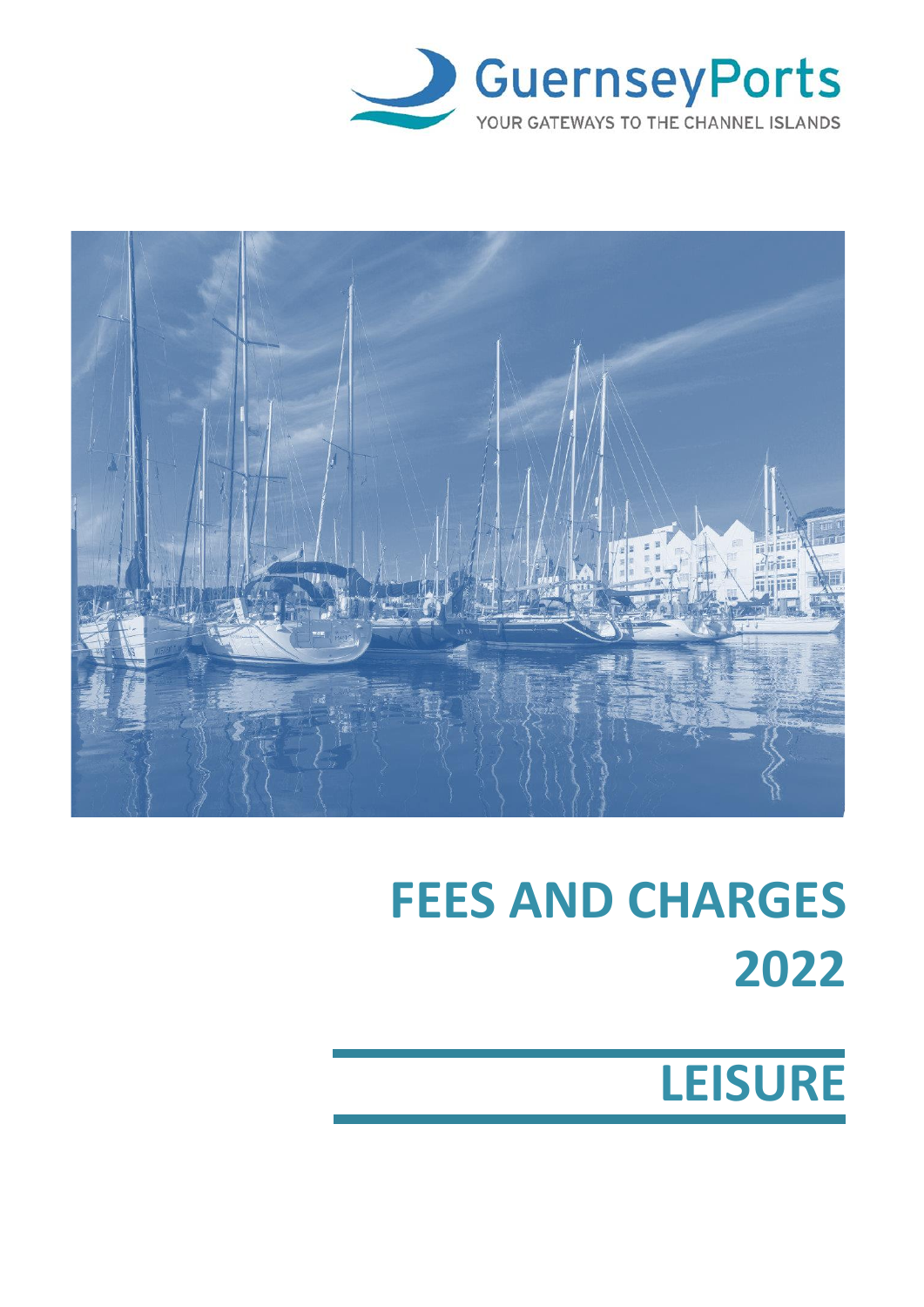#### **MOORINGS**

# **1.1 LEISURE BOATS<sup>1</sup>**

| Area (Figure 1)                                    | Charge per annum |                 |
|----------------------------------------------------|------------------|-----------------|
|                                                    | Per square foot  | Per foot length |
| <b>MARINAS</b>                                     |                  |                 |
| Albert, QEII and St Sampsons Marinas               | £6.20            |                 |
| <b>OTHER AREAS</b>                                 |                  |                 |
| Pool - Area 'A'                                    |                  | £22.01          |
| Dry Moorings: St Peter Port - Area 'B'             |                  | £10.64          |
| Dry Moorings: St Peter Port/St Sampsons - Area 'C' |                  | £6.20           |

#### **1.2 VISITING BOATS<sup>2</sup>**

| <b>Length in Metres</b> | Per 24 hours or part thereof |
|-------------------------|------------------------------|
| Up to 7.99              | £23.00                       |
| $8.00 - 9.99$           | £28.00                       |
| $10.00 - 11.99$         | £36.00                       |
| $12.00 - 13.99$         | £40.00                       |
| $14.00 - 15.99$         | £46.00                       |
| $16.00 - 17.99$         | £50.00                       |
| $18.00 - 19.99$         | £55.00                       |
| $20.00 - 21.99$         | £66.00                       |
| $22.00 - 23.99$         | £71.00                       |
| $24.00 - 25.99$         | £79.00                       |
| $26.00 - 39.99$         | £140.00                      |
| $40.00 - 49.99$         | £209.00                      |
| $50.00 - 69.99$         | £255.00                      |
| $70+$                   | £291.00                      |

## **1.3 AD-HOC USAGE BY LOCAL VESSELS**

The "Visiting Boats" rate (section 1.2) applies for the use of facilities or areas in the Harbour of St Peter Port or the Harbour of St Sampson by vessels not ordinarily moored within either Harbour under a mooring agreement.

A discount rate as shown below applies for vessels entering either harbour between 1 September and 30 June on a contracted basis (subject to a minimum charge of 30 days). For non-contracted use, standard visiting boat rates apply.

| <b>Length in Metres</b> | <b>Discount</b> | Rate per day                  |
|-------------------------|-----------------|-------------------------------|
| Up to 7.99              | 90%             | £2.30                         |
| $8.00 - 9.99$           | 80%             | £5.60                         |
| $10.00 - 11.99$         | 70%             | £10.80                        |
| $12.00 - 13.99$         | 60%             | £16.00                        |
| $14.00+$                | 50%             | 50% of cost as set out in 1.2 |

<sup>1</sup> Ordinarily Guernsey Resident Owned Registered Boats (*as defined by "The Boats and Vessels (Registration, Speed Limits and Abatement of Noise) Ordinance 1970")*

 $<sup>2</sup>$  Non-local vessel making use of dedicated facilities as part of a boating holiday / locally registered vessel making non-contractual use of Harbour</sup> facilities.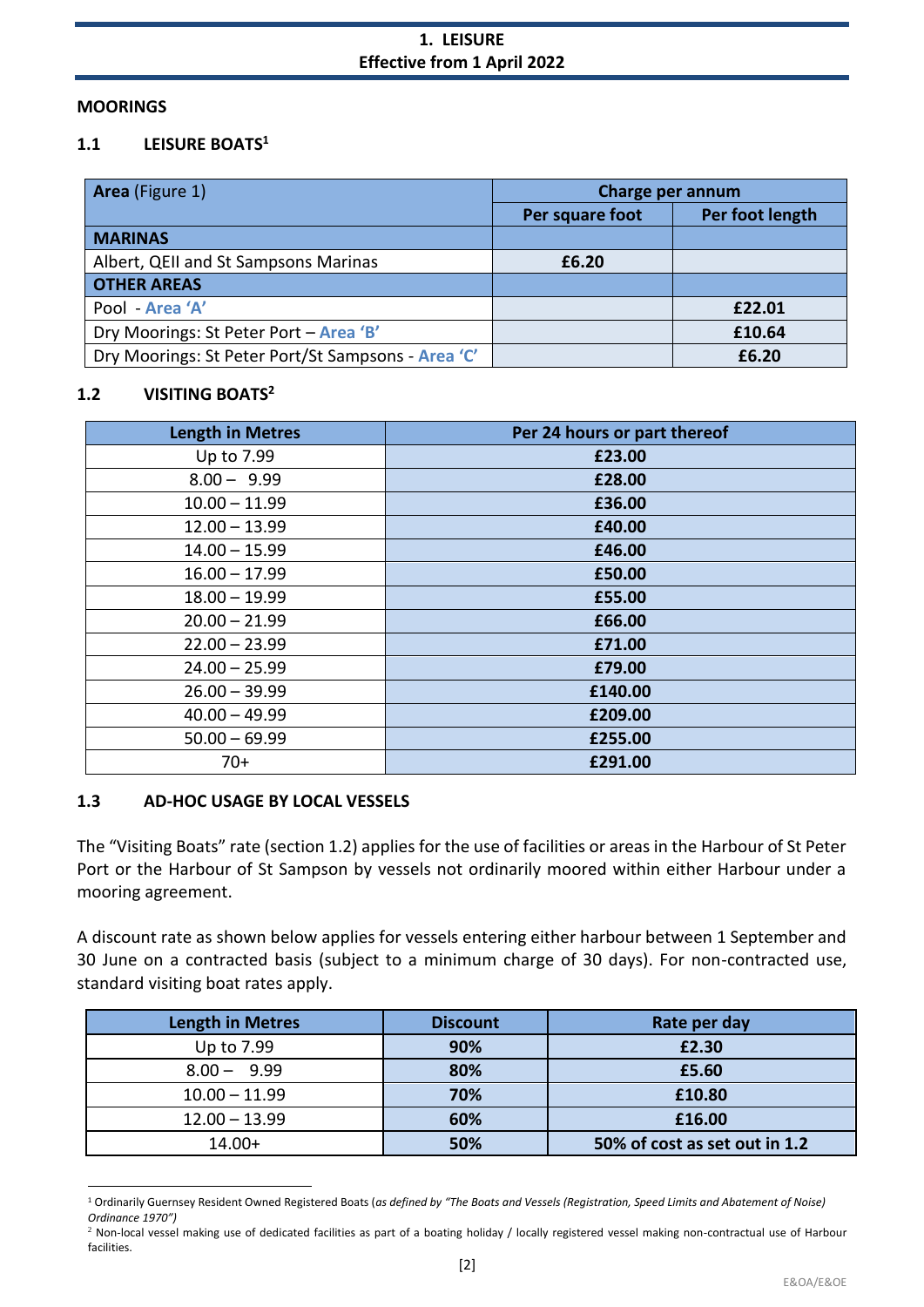# **1. LEISURE Effective from 1 April 2022**

# **1.4 LAY – UPS**

|                                                                                                                                                                                                               | Rate  |
|---------------------------------------------------------------------------------------------------------------------------------------------------------------------------------------------------------------|-------|
| Per square foot (length x beam) subject to minimum charge of one<br>month                                                                                                                                     | £0.40 |
| Per square foot (length x beam) in some instances including, but not<br>limited to, the lay-up of a non-registered vessel or without prior<br>permission or extending beyond the terms of the lay-up contract | £1.03 |

#### **1.5 VESSEL REGISTRATION**

| Initial registration and changes of ownership or the replacement of | £29 |
|---------------------------------------------------------------------|-----|
| documentation (such as log books)                                   |     |

#### **1.6 ALLOCATION OF A BERTH**

| Allocation of a berth or change of berth |  |
|------------------------------------------|--|
|------------------------------------------|--|

## **1.7 MOORING WAIT LIST APPLICATION**

| One-off fee for application onto the mooring wait list | £63 |
|--------------------------------------------------------|-----|
|--------------------------------------------------------|-----|

#### **1.8 BOATLIFTS**

| Road crane and driver per hour                                              |     |
|-----------------------------------------------------------------------------|-----|
| Rate applies Monday to Friday 0800-1700 for a minimum period of <b>half</b> | £86 |
| an hour or part thereof)                                                    |     |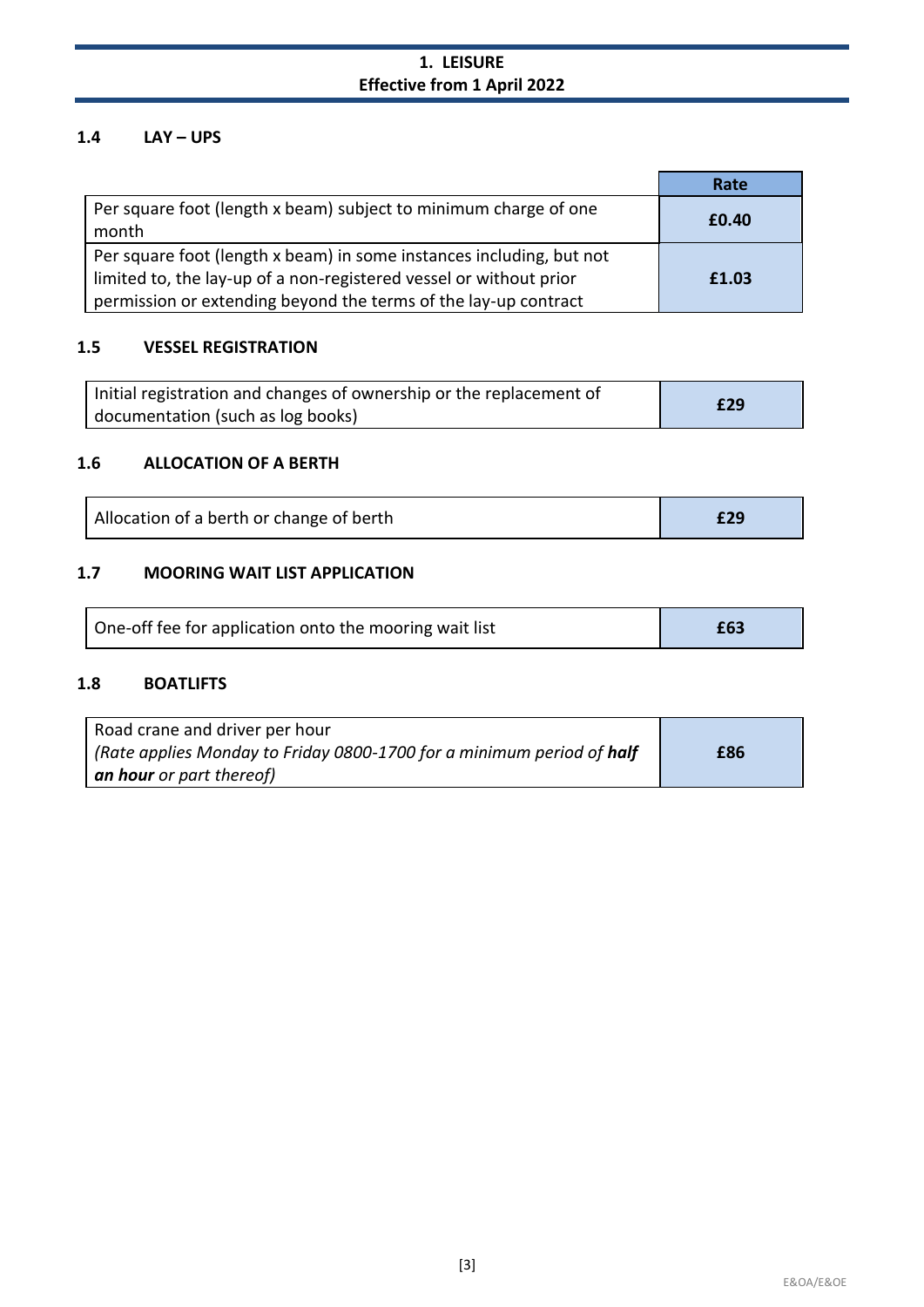



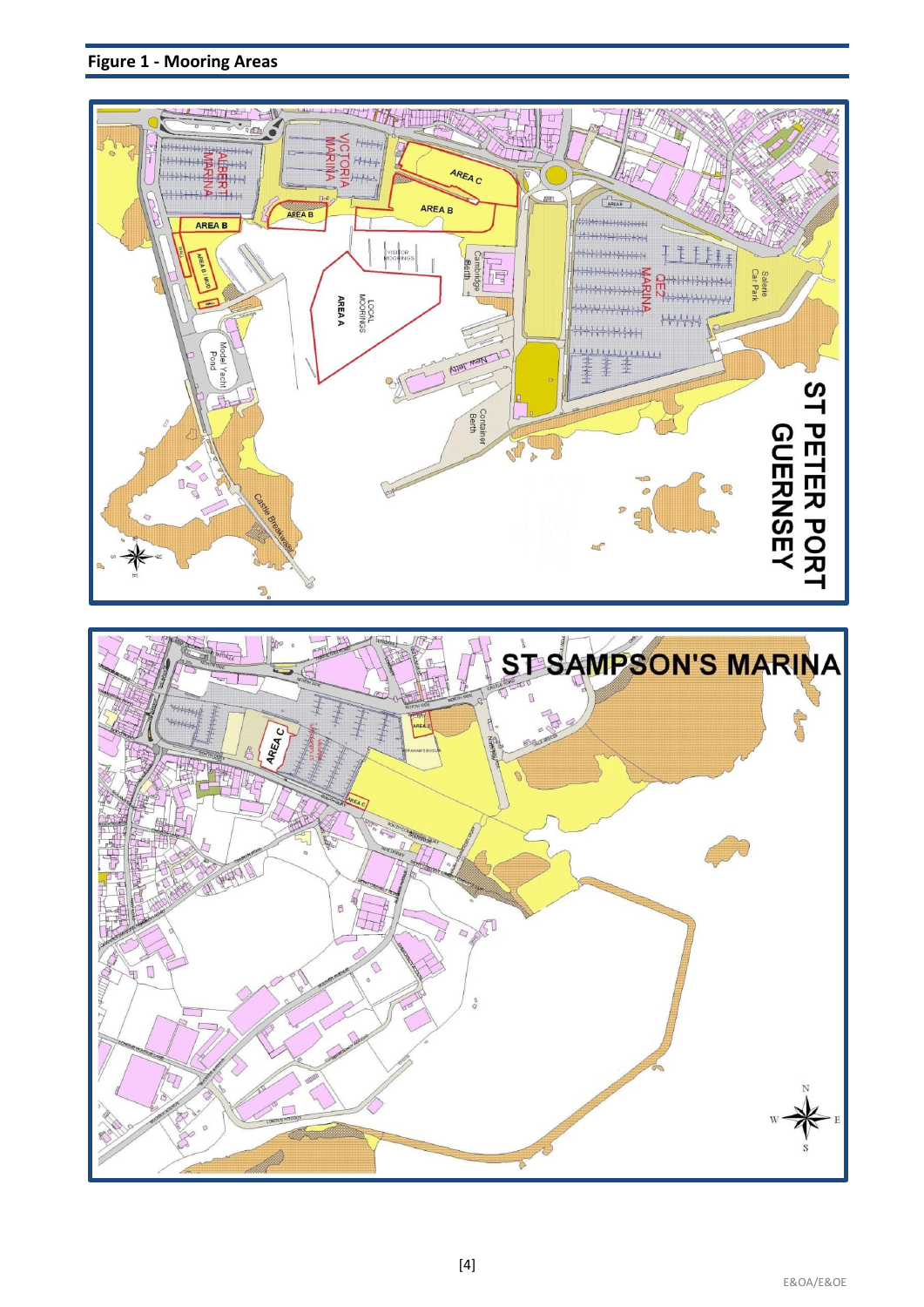- 1. Invoices will be raised for each transaction of business between a customer and Guernsey Ports and must be settled within 30 days of the date of the invoice. The invoice must be paid in full and any incorrect charge or other error must be notified to Guernsey Ports.
- 2. Guernsey Ports does not permit any right of offset against any other account without prior written agreement.
- 3. Where discrepancies are verified, a new invoice or credit note will be issued as appropriate.
- 4. Settlement of invoices may be made by:
	- BACS transfer to "National Westminster Bank", Sort Code: 60-09-20, Account Number: 74121677. IBAN GB46NWBK60092074121677. BIC Code: RBOS GG SX. Make sure you quote your reference number and your customer number where possible.
	- By Phone
		- o Payment by credit and debit card can be made by contacting the Corporate Customer Services Team on 01481 220015
	- By Post
		- o You can pay by post by sending your cheque to: Corporate Customer Services Team, Shared Transaction Service Centre, Sir Charles Frossard House, La Charroterie, St Peter Port, GY1 1FH – please do not post cash.
	- In Person
		- o Payments by cash, cheque and card can be made in person on Level 3 at Edward T Wheadon House, Le Truchot, St Peter Port.
	- To pay by Direct Debit please contact Guernsey Ports' Finance Team on 01481 220641
- 5. Any invoice not paid in full by the due date will be subject to an interest charge of 2.5% per month on the outstanding balance.
- 6. If accounts are not fully paid within the prescribed period, Guernsey Ports reserves the right to seek recovery of the outstanding amount, which may result in legal proceedings being commenced. The costs of such proceedings will be recovered in line with States of Guernsey policy.
- 7. Guernsey Ports reserves the right to alter, suspend, cancel or otherwise vary these conditions at any time.

Guernsey Ports reserves the right to suspend delivery of goods or services in the event of nonpayment of correctly due monies